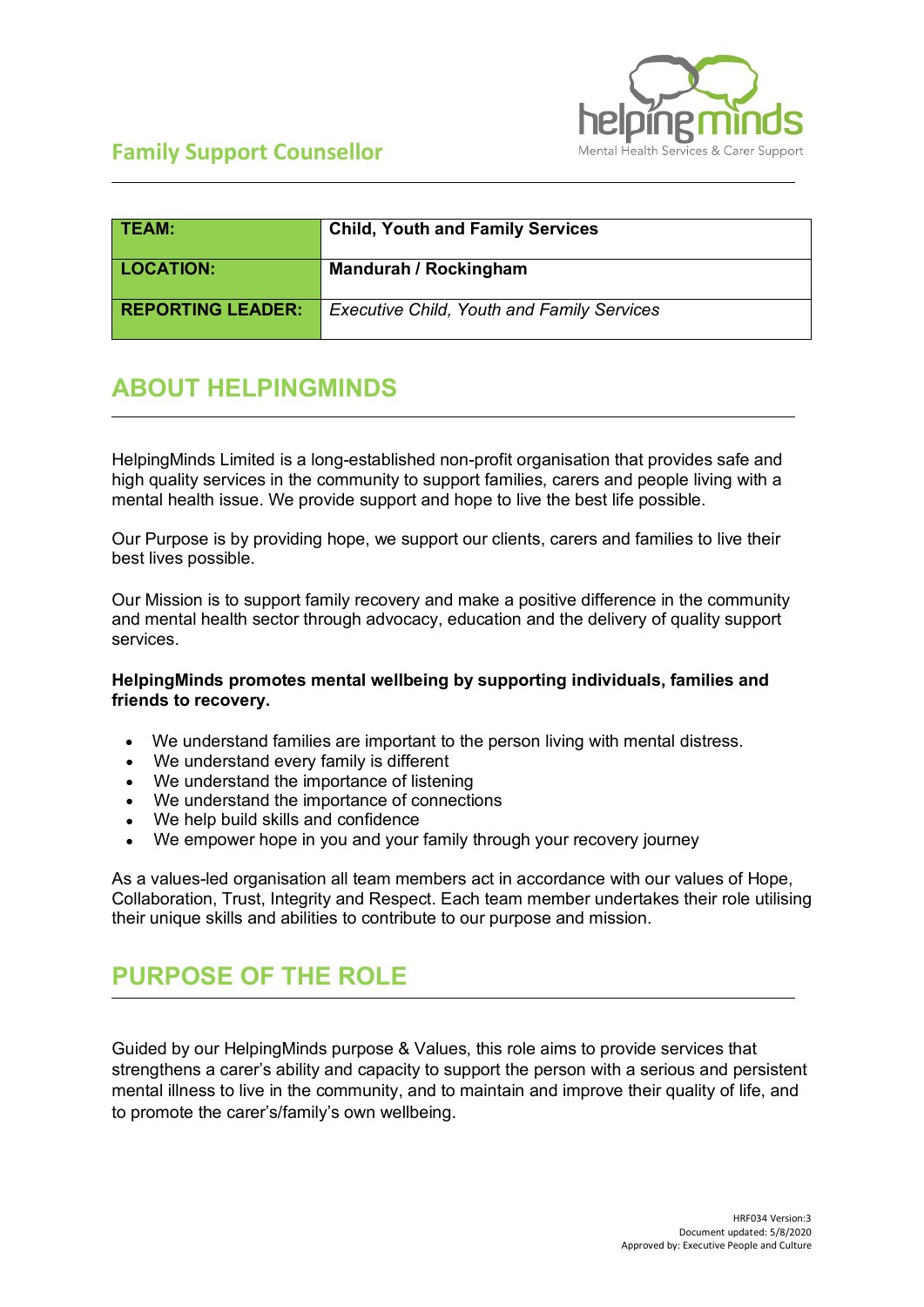

## **PRIMARY DUTIES AND RESPONSIBILITIES**

#### **1. Family and Carer Support**

- Provide a counselling service to young people (0-18) at risk of developing mental health issues and adult carers, including Aboriginal and culturally and linguistically diverse (CaLD) carers.
- Counselling services may be delivered face to face, telephone, e-mail and/or skype (18 + for skype/phone/email sessions);
- Employ both a brief intervention model for working with clients as well as therapeutic interventions where appropriate for the support HelpingMinds offers;
- Establish self-help Support Groups for Carers and provide support to the group once it is established;
- Develop care plans with clients and utilising a strengths-based approach, discuss the issues and impact of mental health and apply goal setting and identifying support networks;
- Provide an information and referral service for Carers;
- Establish, foster and maintain close working links with relevant mental health and other service providers in the area;
- Participate with the other members of the team to develop appropriate services for all Carers and;
- Act as an advocate for clients as required.

#### **2. Education**

- Develop and deliver specialised groups and workshops;
- Provide educational workshops and community awareness programs for Community Groups and;
- Provide positive representation of the HelpingMinds brand at seminars, meetings and workshops as required.

#### **3. Community Development and Advocacy**

- Promote the activities of HelpingMinds through liaison with local, state and federal government facilities, referral agencies/community groups and other organisations as necessary;
- Develop and maintain close working partnerships with local government and nongovernment organisations and develop strong referral pathways;
- Establish, foster and maintain close working links with relevant CALD Aboriginal and non-Aboriginal service providers to develop and maintain effective services to family members and Carers and;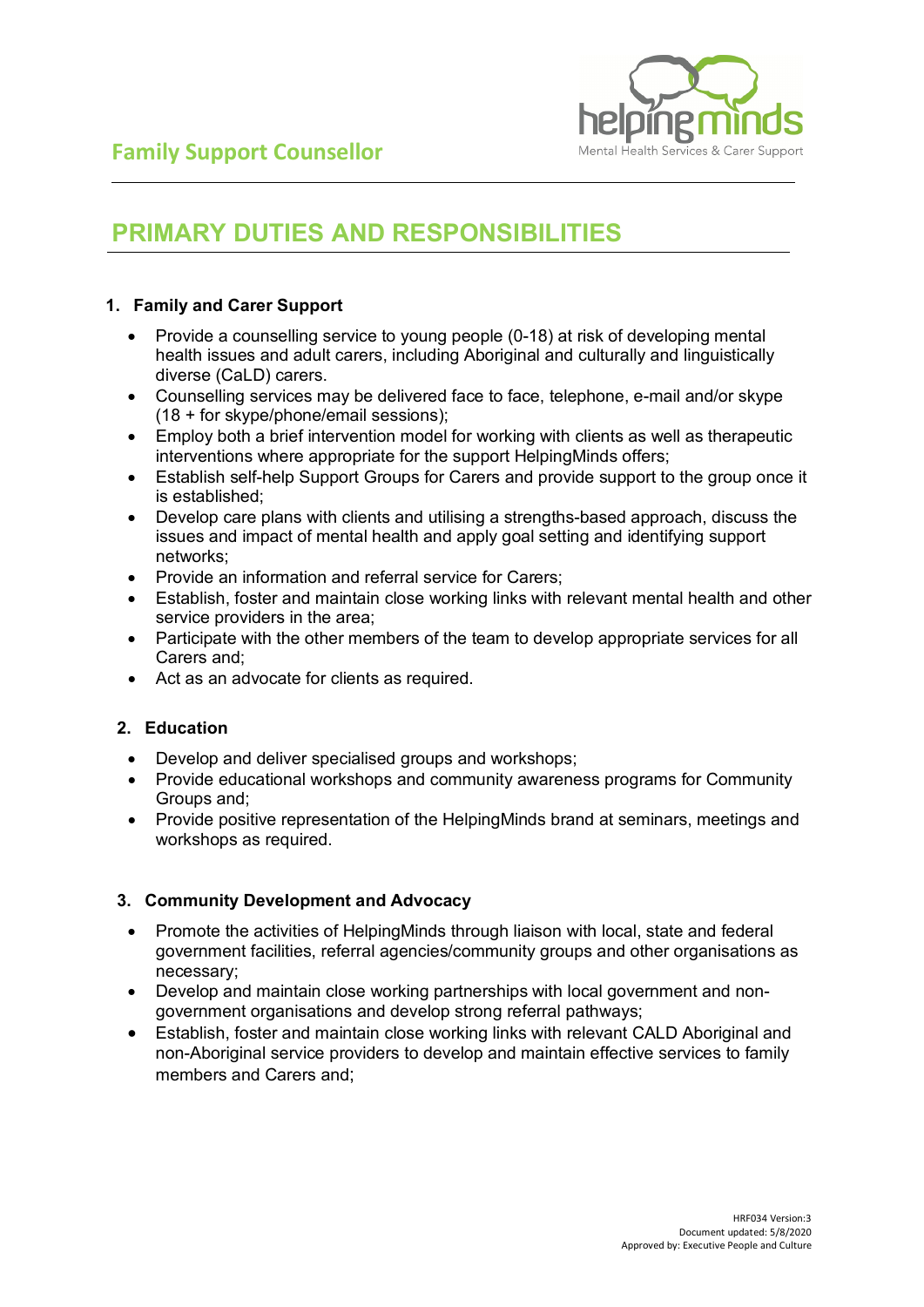

## **KEY PERFORMANCE INDICATORS**

- Ensure client sessions are entered into relevant database systems on a daily basis
- Maintain a client and service delivery load of 5 recordable hours a day
- Work directly with Intake Team to ensure relevant documentation is completed prior to commencing service
- Maintain good time management skills, balancing client workload while effectively maintaining administrative tasks
- Provide all reports as required by management

### **Governance, Safety and Quality Requirements**

In addition to your role specific responsibilities, HelpingMinds expects team members will:

- Perform other duties as requested or required and which are within the scope of their role and the capabilities of the employee.
- Be responsible for ensuring, as far as practicable, the provision of a safe working environment.
- Have an understanding and fulfils National Safety and Quality Standards requirements including but not limited to:
	- o Participating in continuous safety and quality improvements actions, such as audit reviews and drills that result in improvements to patient care, team member knowledge or the consumers experience that align with actions describes within the standard.
	- $\circ$  Participating with the development, implementation, reporting and monitoring of HelpingMinds activities.
	- o Ensuring records and statistics are kept in accordance with establish procedures.
	- o Participating in annual performance development review.
- Perform duties and acts within the legal and financial constraints and boundaries of your role including but not limited to:
	- The Mental Health Legislation and Carers Recognition Act;
	- Commonwealth and State Funding Agreements;
	- Industrial Laws and Occupational Health and Safety Legislation;
	- The National Mental Health Standards 2010;
	- The National Standards for Disability Services:
	- The Australian Commission Safety and Quality Standards for Accreditation version 2;
	- The HelpingMinds Staff Agreement 2016 as well as current organisational Policies and Procedures;
	- HelpingMinds Code of Conduct, NDIS Code of Conduct and
	- Work in accordance with your Employee Classification Definition according to the HelpingMinds Staff Agreement 2016.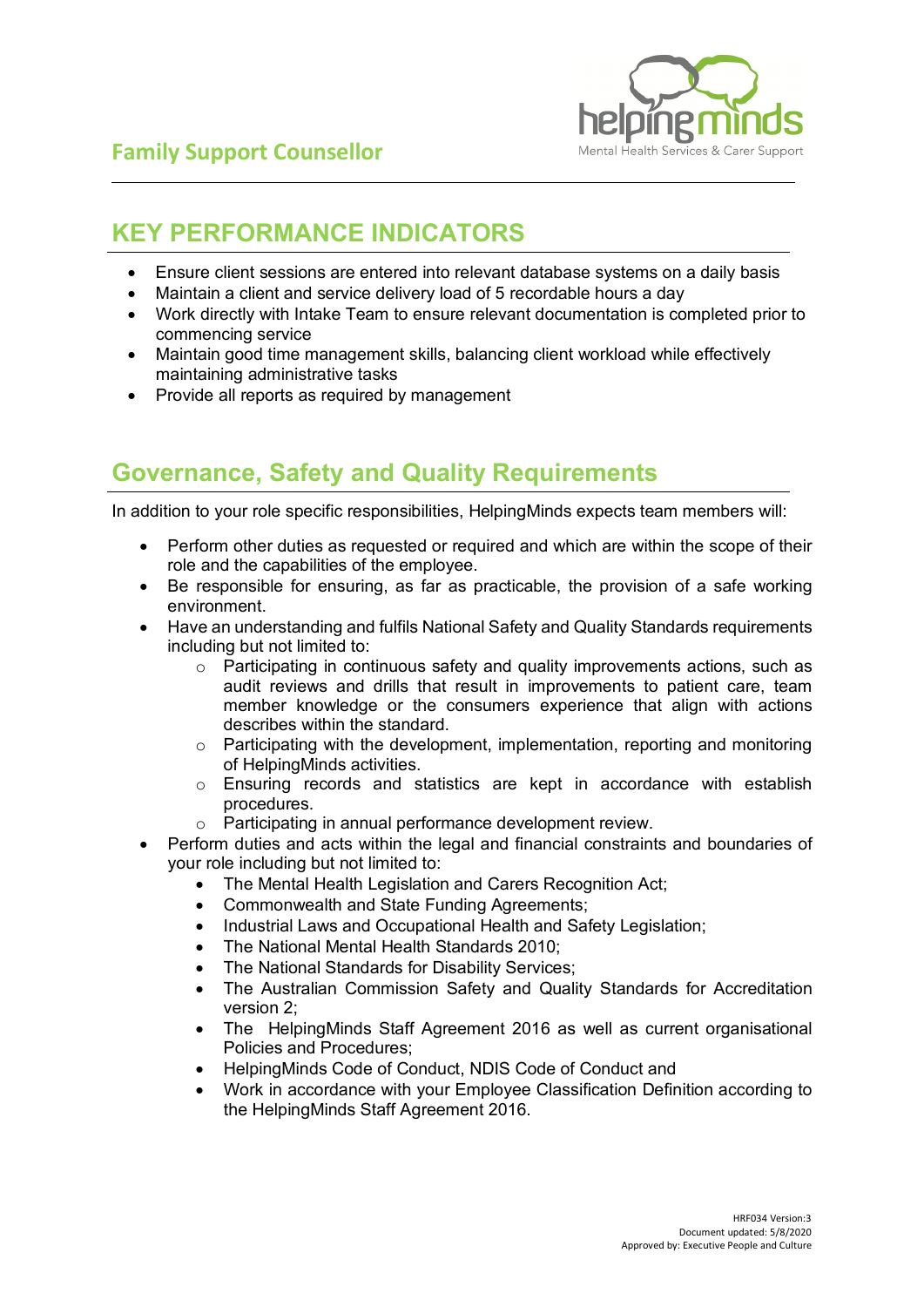

## **AUTHORITY AND SUPERVISORY REQUIREMENTS**



## **POSITION STATUS, REMUNERATION AND BENEFITS**

| <b>Position type:</b>   | Full-time                                                                                 |  |  |
|-------------------------|-------------------------------------------------------------------------------------------|--|--|
| FTE:                    | 1.0 FTE                                                                                   |  |  |
| <b>Position</b>         | Level 3                                                                                   |  |  |
| <b>Classification:</b>  |                                                                                           |  |  |
| <b>Wellness days:</b>   | 2 Wellness days per calendar year (more than 0.5 FTE)                                     |  |  |
|                         |                                                                                           |  |  |
|                         | 1 Wellness day per calendar year (less than 0.5 FTE)                                      |  |  |
| <b>District and</b>     | Employees located in regional WA may be entitled to payment of                            |  |  |
| Remote                  | District and Remote allowances.                                                           |  |  |
| <b>Allowances:</b>      |                                                                                           |  |  |
| <b>Salary Packaging</b> | Permanent employees salary packaging available up to \$15,900                             |  |  |
|                         | *HelpingMinds recommends employees seek independent advice prior to salary<br>packaging** |  |  |

## **ESSENTIAL MINIMUM SELECTION CRITERIA**

### **QUALIFICATIONS AND LICENCES**

- Current Driver's License and Vehicle
- National Police Clearance (no older than 6 months)
- Working with Children Check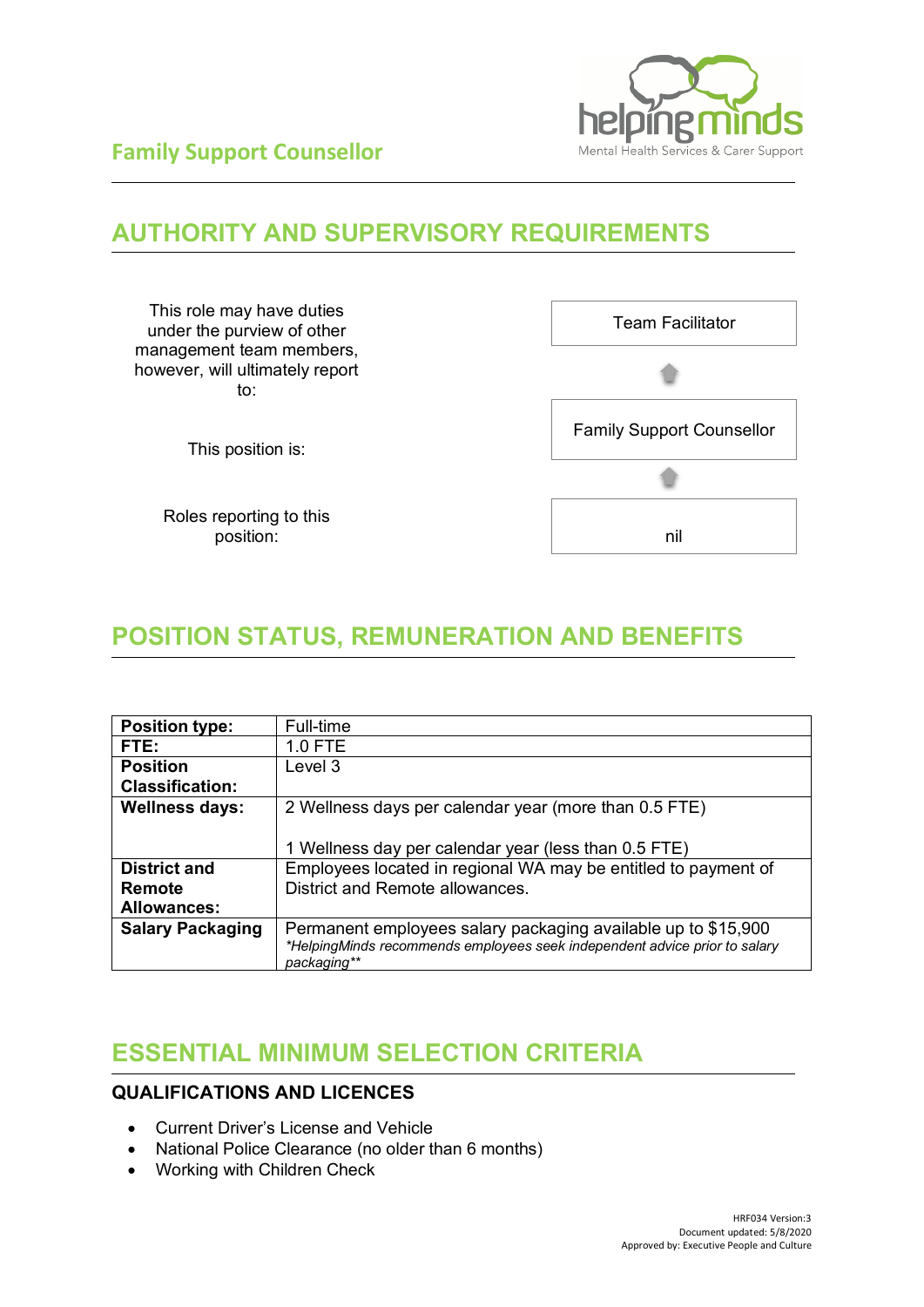



• A relevant tertiary qualification in the area of mental health (Counselling, Psychology or Social Work)

#### **EXPERIENCE, SKILLS AND KNOWLEDGE**

- Demonstrated ability to engage and provide counselling support to adults and young people, as well as groups
- Demonstrated ability to consult, liaise and maintain close working relationships with other service providers
- Demonstrated ability to work with minimum direction and to effectively communicate with Management and the team
- Strong organisational and time management skills with the ability to successfully deal with competing priorities
- Experience in developing and facilitating group programs
- Work collaboratively to ensure effective team goals and client outcomes are met
- Demonstrated ability to provide advocacy services to clients
- Demonstrated effective oral and written communication skills
- Well-developed IT skills, with experience using Microsoft products and databases

### **DESIRABLE SELECTION CRITERIA**

• Similar experience in mental health/carer not-for-profit organisation/s, government departments or corporations;

## **EMPLOYEE DECLARATION**

I have read and understand the responsibilities and duties set out in this job description.

Signed: Date: \_\_\_\_\_/\_\_\_\_\_/\_\_\_\_\_

| $-110$ |  |  |
|--------|--|--|
|        |  |  |

Print name:

*HelpingMinds is an equal opportunity employer supporting diversity in the workplace. We are committed to creating and safe environment for all team members and clients. To view our diversity statement please visit the HelpingMinds website <https://helpingminds.org.au/diversity-statement/>*